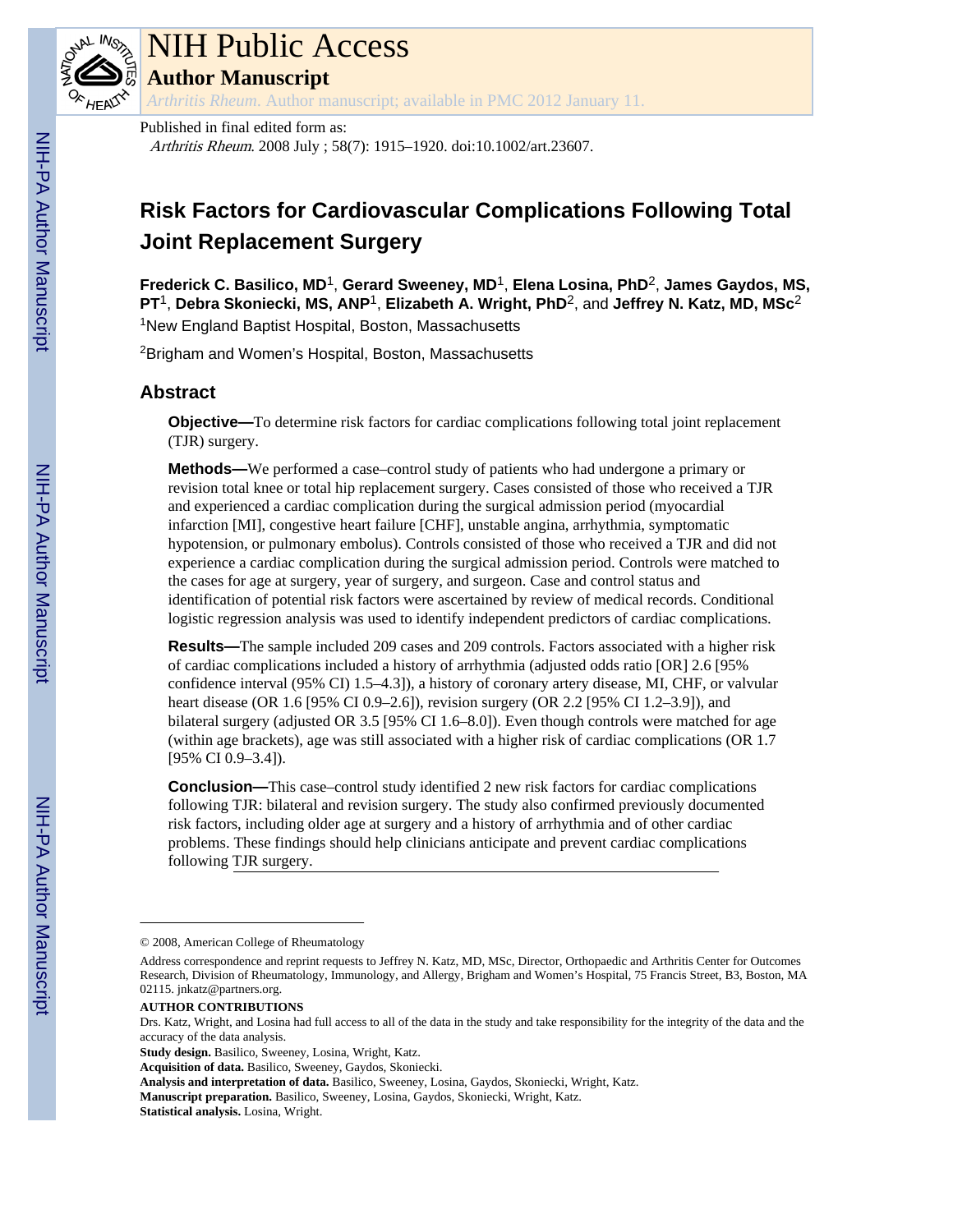Morbidity and mortality due to cardiovascular disease are prevalent and costly for patients undergoing noncardiac surgery. The current American College of Cardiology and American Heart Association guidelines recommend the use of clinical predictors, surgical predictors, and assessments of functional capacity to evaluate patients undergoing noncardiac surgery (1).

A multifactorial index examining potential clinical predictors of cardiac risk was originally proposed in 1977 and has since undergone further refinement (2–7). Surgical predictors of outcome include the intrinsic risk of the surgical procedure, with vascular surgery categorized as high risk, most orthopedic surgery as intermediate risk, and endoscopic procedures as low risk (1). Previous studies did not distinguish higher risk from lower risk orthopedic procedures. In the particular case of total joint arthroplasty, there is little information on the risks of primary versus revision or bilateral procedures. Functional capacity in patients undergoing joint replacement surgery is predictably poor (usually, <4 METS, or metabolic equivalents, a standardized measure of energy expenditure), making it a suboptimal predictor of cardiac complications. Thus, while the literature on cardiac complications associated with noncardiac procedures is rich, specific literature on cardiac complications following total joint replacement (TJR) surgery is sparse.

The acute mortality rate among inpatients after elective joint replacement surgery ranges from 0.3% to 0.95% (8), with a 1-year mortality rate of  $\sim$ 2% (9). Acute mortality rates following surgery for hip fracture are significantly higher (10). A population-based study of patients undergoing elective, primary total knee replacement surgery documented a 0.8% risk of myocardial infarction (MI) within 90 days of surgery (11). TJR surgery is now being offered to older patients, and an increasing proportion of the procedures are complex, such as revision surgery and bilateral joint replacement surgery. Older patients undergoing noncardiac surgery have been noted to be at increased risk of developing postoperative arrhythmias (12–15).

While orthopedic procedures are not intrinsically high-risk, joint replacement surgery is performed frequently. In 2004, more than 700,000 total hip and total knee replacement surgeries were performed in US hospitals, with more than 60% performed in patients who were ages 65 years and older (16). Thus, even if the risk of cardiovascular complications is low in this group, the total number of patients who are at risk is very high, and efforts to reduce cardiovascular risk are warranted. The purpose of this study was to evaluate factors that contribute to cardiovascular risk in a select population of patients undergoing TJR surgery. Our hypothesis was that traditional risk factors (such as a history of cardiac-related conditions) put patients at risk of cardiac events, as do more complex, lengthy procedures, such as bilateral and revision TJR surgeries.

## **PATIENTS AND METHODS**

#### **Study design**

We performed a nested case–control study of risk factors for cardiovascular complications following total hip or total knee replacement surgeries.

#### **Selection of patients**

**Patient population—**Patients were eligible to be either cases or controls if they had undergone elective total hip or total knee replacement surgery, whether primary or revision, between November 1, 2001 and March 31, 2004 at the New England Baptist Hospital in Boston. A total of 5,376 patients underwent elective primary or revision total hip or knee replacement during this period.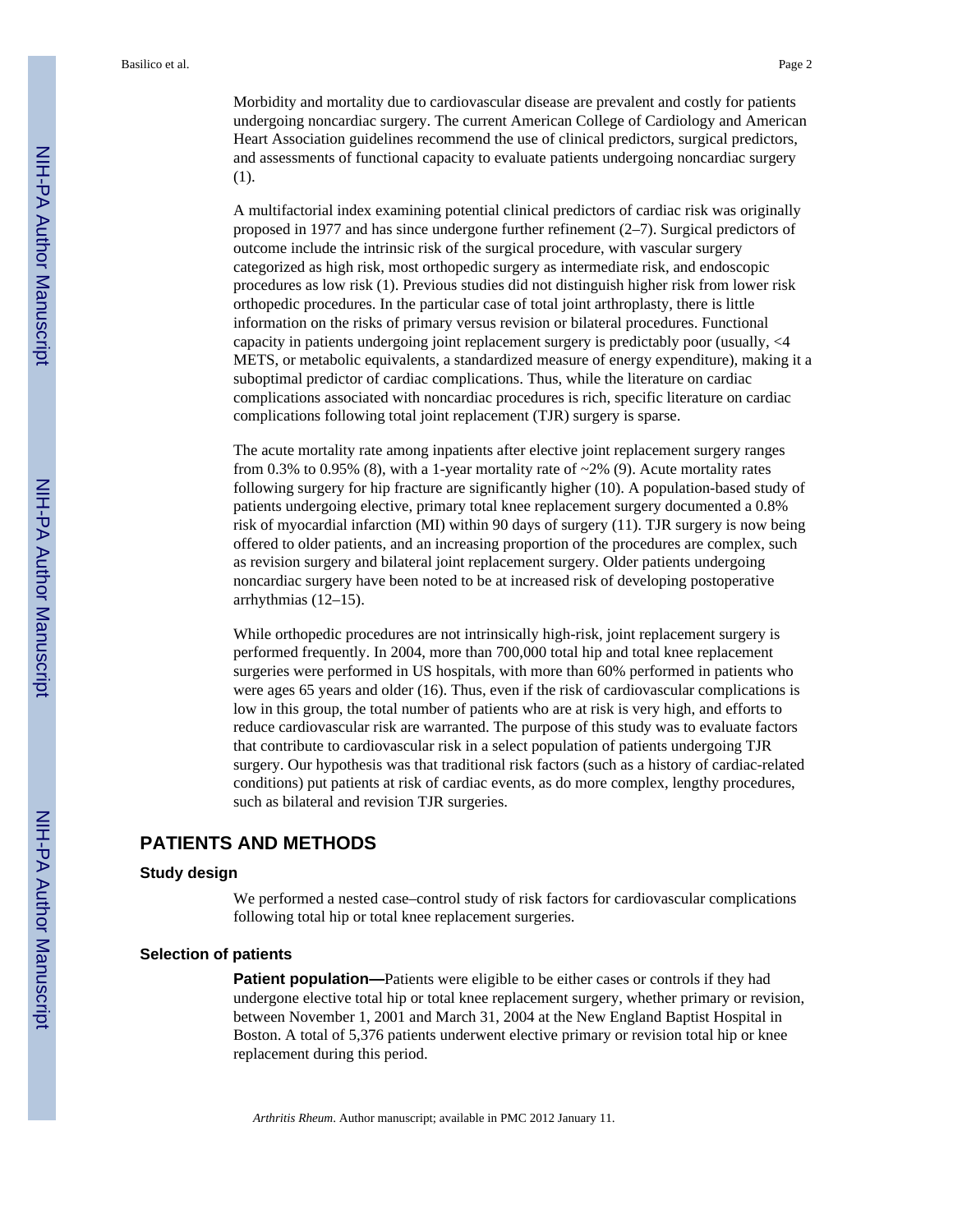**Identification of potential cases and controls—We used a 2-stage strategy to** identify cases and controls. The process is depicted in Figure 1. First, we used administrative data to identify potential cases, which were patients who appeared to be at high risk of having experienced cardiac complications. Potential cases had administrative codes indicating that they had been referred to the telemetry unit or the intensive care unit, and had International Classification of Diseases, Ninth Revision (ICD-9) diagnosis codes indicating arrhythmia, MI, unstable angina, congestive heart failure (CHF), or pulmonary embolus. In addition, these patients had a procedure code indicating that the surgery was for a primary or revision total knee or total hip replacement (codes 81.51, 81.53, 81.54, 81.55).

Controls for these 288 potential cases were selected from the pool of 5,376 patients who underwent elective primary or revision total hip or knee replacement surgery during the study period. Controls were matched to the cases according to surgeon (lowest-volume surgeons were grouped together), age at the time of surgery ( $\leq 50$ , 50–69, 70–79,  $\geq 80$  years), and year of admission. Potential cases were not eligible to be chosen as controls. Cases without a matched control were then matched according to the categories of surgeon and age at surgery only. Cases remaining without a matched control were then matched according to the category of surgeon only.

#### **Identification of definite cases and controls with the use of medical records—**

We performed a detailed medical record review of the potential cases and their controls to confirm their status as cases and controls. Of the 288 potential cases, 282 had records from the inpatient admission available for chart abstraction, whereas records were available for 287 controls. The medical records of these 569 patients were abstracted by a physical therapist (JG) who had extensive experience caring for patients following TJR and who was trained specifically in the chart review technique. Outcomes and potential risk factors were defined unambiguously directly on the medical record abstraction form. The abstractor discussed any uncertainties with a cardiac nurse practitioner (DS), and any further concerns were reviewed with 1 of 2 board certified cardiologists (FCB or GS).

The medical record review documented the presence of cardiac complications, as well as the presence of specific potential risk factors. A patient was deemed to have a cardiac complication during the admission if the medical record provided evidence of any of the following: MI, unstable angina, CHF, atrial or ventricular arrhythmia, or pulmonary embolus. The arrhythmias required documentation with a rhythm strip or a full electrocardiogram (EKG) tracing. Unstable angina required confirmation by the attending physician. MI required confirmation by findings on EKG or on assessment of cardiac enzyme levels. CHF required confirmation by radiography or the presence of an audible  $S_3$ gallop. Pulmonary embolus required confirmation by  $\dot{V}/\dot{Q}$  scanning, high-resolution computed tomography scanning, or angiography.

Risk factors, including preexisting medical conditions, were recorded as present if they were documented by a physician or by a nursing note in the medical record. The source of this information was a standard intake form administered by nursing personnel in the preadmission test center that required uniform ascertainment of medical history and of patient-recorded risk factors, such as smoking status.

After the detailed medical record review, 85 potential cases originally suspected of having a cardiac complication based upon administrative data were found not to satisfy the criteria for cardiac complications. These patients were therefore regarded as noncases and were included in the pool of potential controls. Similarly, 12 patients who were initially presumed to be controls based on administrative data were found to have had cardiac complications. These patients were therefore reclassified as cases. A total of 209 patients were found by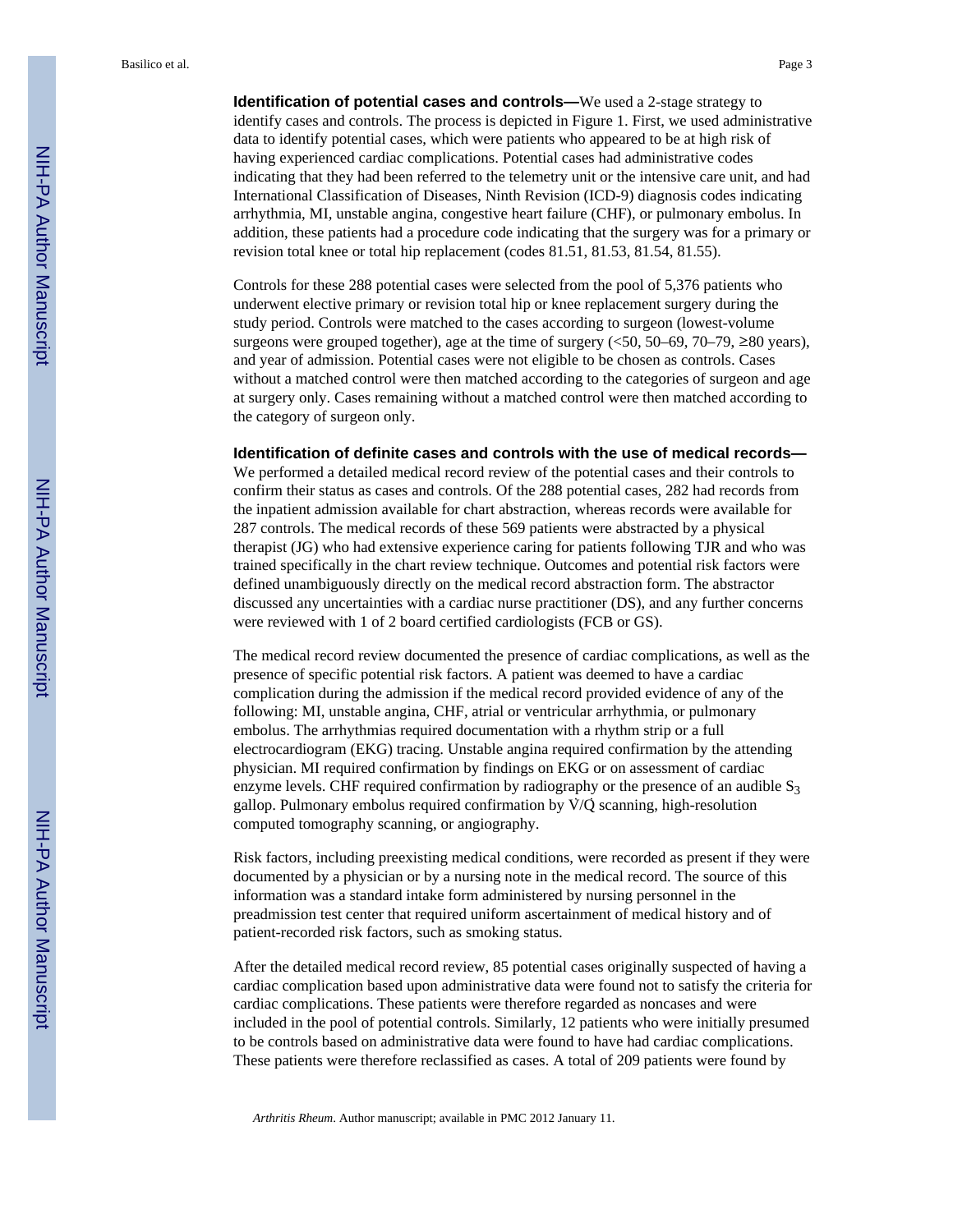medical record review to have cardiac complications. These patients were retained as study cases. All other chart-reviewed patients were placed into a control pool, and resampling was performed based on the same system for matching controls that was used in phase I as described above. The final sample consisted of 418 patients: 209 cases and 209 controls.

#### **Assessment of potential risk factors**

In addition to determining case status, the medical record review was also used to determine the presence or absence of potential risk factors for cardiac complications. Several categories of risk factors were ascertained: medical history, physical examination findings, EKG results, and surgical procedure.

For the medical history, the medical record abstractor obtained information about a history of hypertension, arrhythmia, MI, CHF, coronary artery bypass graft surgery, coronary stenting, hyperlipidemia, diabetes (including whether insulin-dependent or not), chronic lung disease, alcohol use, and tobacco use. The anesthesia note listed the American Society of Anesthesiology (ASA) physical status category. We also obtained data on preoperative medication use, including beta-blockers and other cardiac agents.

For the physical examination findings, the patient's height and weight were recorded, which permitted the calculation of the body mass index (weight [in kg]/height [in m<sup>2</sup> ]). We recorded certain findings of the cardiac examination, such as an  $S_3$  gallop, but these were documented infrequently and were therefore not analyzed.

For the EKG results, the preoperative EKG findings were shown on a computerized report that listed abnormalities of rate, rhythm, and QRS complex. We divided the many possible EKG abnormalities into rhythm abnormalities and abnormalities suggestive of myocardial damage (e.g., Q waves, reduced voltage).

For the surgical procedure, the medical record confirmed whether the procedure was a hip or knee replacement, whether it was a primary or revision procedure, and whether it was a unilateral or bilateral procedure.

The medical record data were quite complete. For example, only 5 patients were missing data on arrhythmia, 1 on MI, none on CHF, 3 on family history of coronary artery disease (CAD), and none on bilateral or revision procedures.

#### **Statistical analysis**

The goal of the analysis was to identify factors associated with cardiac complications during the admission. We aggregated several of the preoperative potential predictors to yield composite categories, providing more-stable estimates. For example, we created a category for "any cardiac history" to include patients who had a history of any of the following: MI, CHF, valvular disease, or arrhythmia. (These variables are intercorrelated, and hence, examining them individually is inefficient.) Because of the paired nature of the data, differences between cases and controls were evaluated with McNemar's chi-square test in univariate analyses and with conditional logistical regression in multivariate analyses.

We performed a sensitivity analysis in which only the pairs of cases and controls that were not rematched after the medical record review were included. This analysis included 190 pairs of cases and controls and yielded results similar to those of the principal analysis; hence, these results are not reported herein.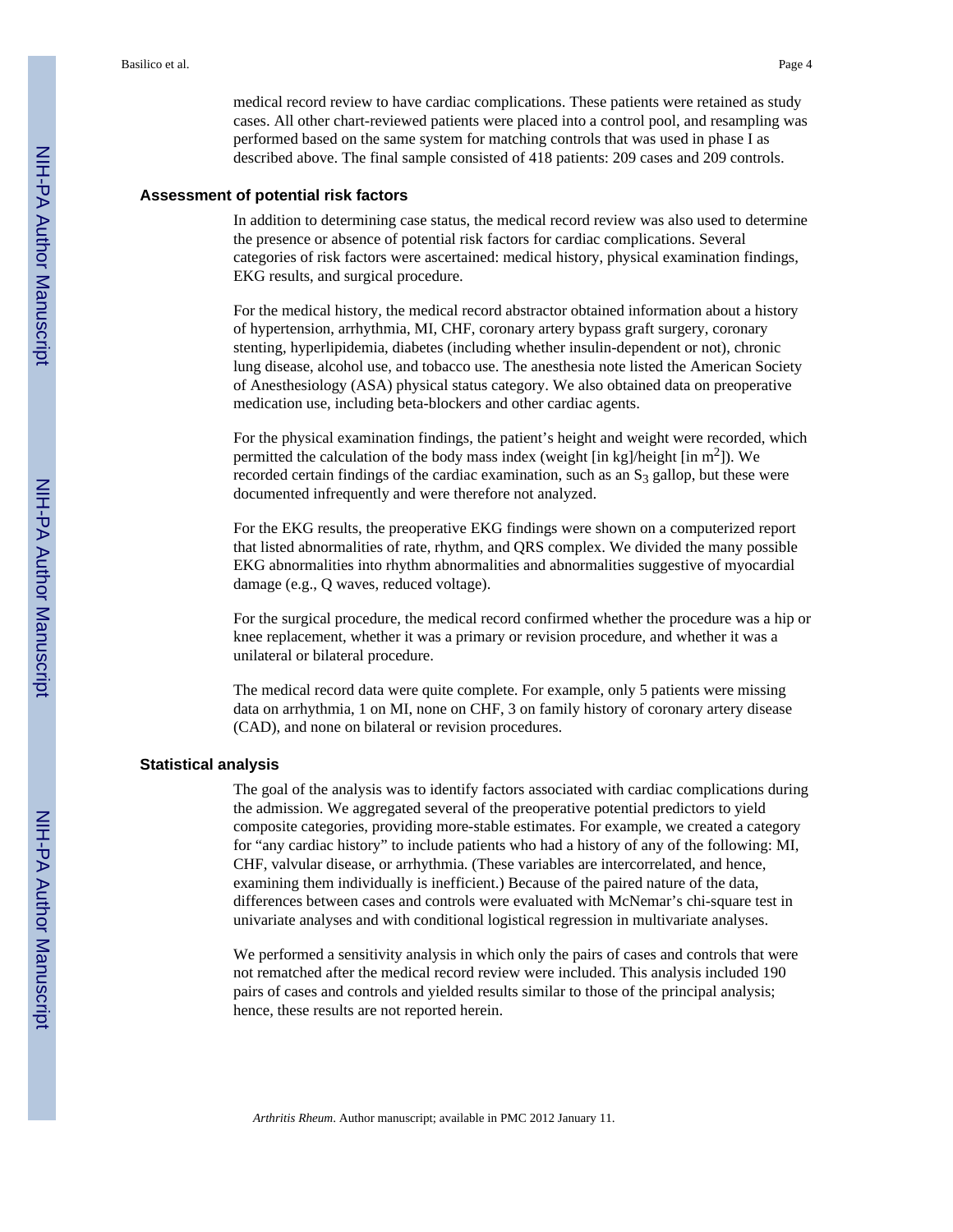# **RESULTS**

Of the 209 pairs of cases and controls, 184 pairs (88%) were successfully matched for all 3 factors (age at surgery, surgeon, and year of surgery). Another 5% were matched only for surgeon and age at surgery, and 7% were matched only for surgeon.

The mean  $\pm$  SD age of the 418 patients was 71.4  $\pm$  10.1 years; 55% of them were female, and 96% were Caucasian. Twenty different surgeons operated on these patients, with the number of patients per surgeon ranging from 2 to 65. Eighty percent of procedures were primary arthroplasties, and 20% were revisions. Eleven percent were bilateral procedures, and the remainder were unilateral. Overall, 49% were hip replacement surgeries and 51% were knee replacement surgeries.

Each of the 209 cases experienced a cardiac event during the hospitalization. The individual problems among these cases included arrhythmia in 70%, hypotension in 24%, unstable angina in 8%, MI in 2%, CHF in 11%, death in 1%, and miscellaneous cardiac complications in 3%.

#### **Results of bivariate analysis**

Features of the cases and controls are shown in Table 1. There was no difference in the risk of cardiac complications according to sex, body mass index, alcohol intake, diabetes, and hypertension, hip versus knee surgery, or type of anesthesia. Factors associated with complications included age >75 years, rhythm abnormality on preoperative EKG, revision surgery, and bilateral surgery. Bone grafting was also associated with case status, but was not included in the analysis because it correlated closely with revision surgery. Similarly, higher ASA class was related to surgical complications, but this variable was not included in the analysis because it incorporates several component variables, such as history of cardiac problems. The use of COX-2 inhibitors and nonsteroidal antiinflammatory drugs did not differ between cases and controls. Approximately one-fourth of the cases and controls took COX-2 inhibitors prior to surgery, and approximately one-fourth of each group took nonsteroidal antiinflammatory drugs (Table 1). Aspirin use (data not shown) also did not differ between cases and controls. The distributions of potential risk factors among cases and controls and the crude odds ratios (ORs) with 95% confidence intervals (95% CIs) are shown in Table 1.

#### **Results of multivariate analysis**

The adjusted ORs from the multivariate conditional logistic regression analysis are also shown in Table 1. These analyses demonstrated that age >75 years (OR 1.7 [95% CI 0.9– 3.4]), history of arrhythmia (OR 2.6 [95% CI 1.5–4.3]), history of CAD, MI, CHF, and/or valvular disease (OR 1.6 [95% CI 0.9–2.6]), revision surgery (OR 2.2 [95% CI 1.2–3.9]), and bilateral surgery (OR 3.5 [95% CI 1.5–8.0]) were independent predictors of postoperative cardiac complications. In analyses that included preoperative use of betablockers instead of the history of cardiac-related conditions, the ORs for the other factors in the model were similar. None changed by more than 15%, and the beta-blocker OR was 2.1 (95% CI 1.3–3.4).

#### **DISCUSSION**

The results of this study confirm that several traditional risk factors for cardiac complications of noncardiac surgery also apply to the population of patients undergoing total joint arthroplasty. The study also identifies new surgical predictors of increased cardiac risk, specifically, revision surgery and bilateral surgery. Age has been traditionally identified as a risk factor; thus, we matched for age in broad categories ( $\leq 50$ , 50–69, 70–79,  $\geq 80$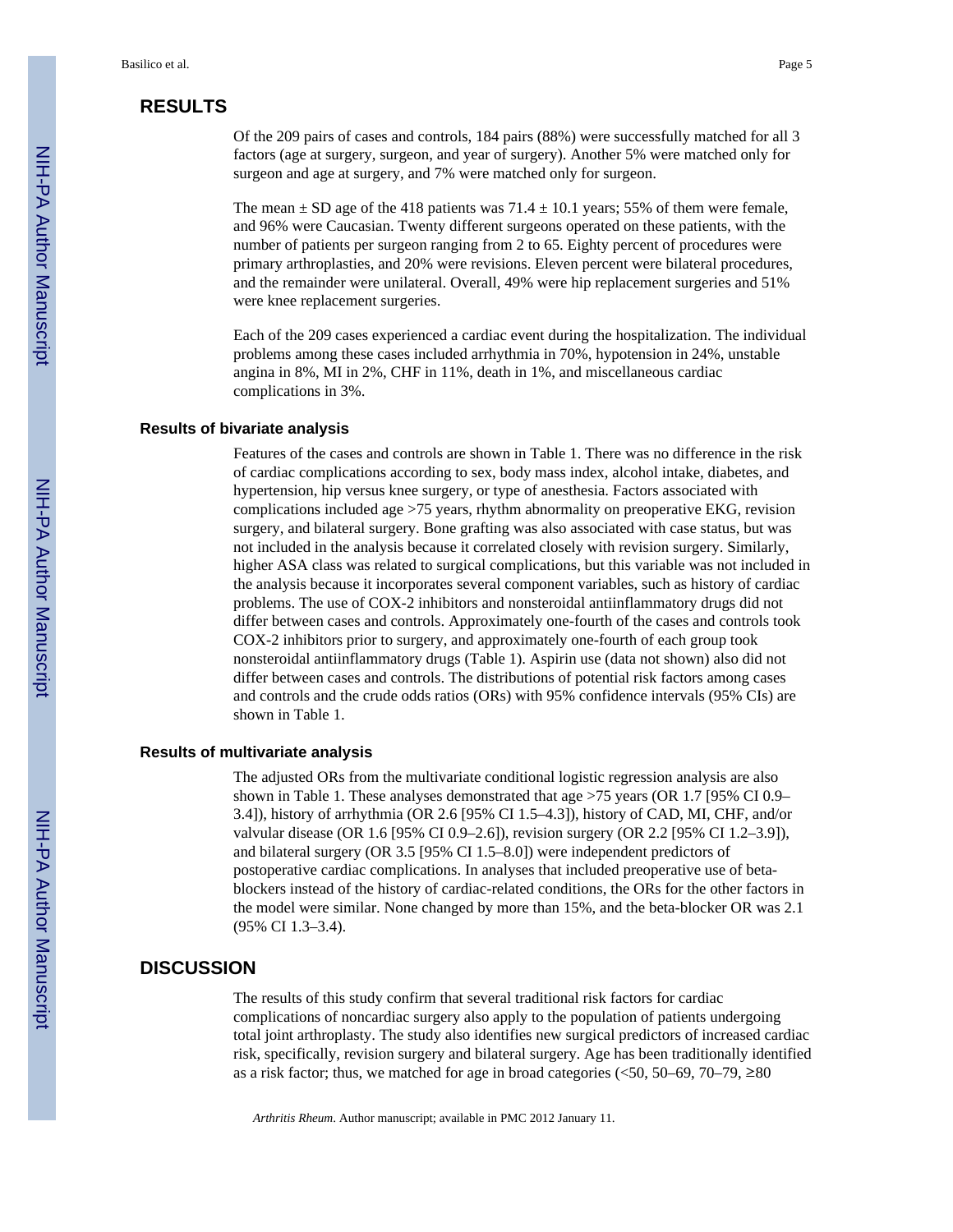years). Nevertheless, age emerged as a risk factor in the model, reflecting an effect of age even within these age brackets. We include age in our models to ensure that the estimates of effects of other variables were age-adjusted. Moreover, a history of cardiac-related conditions, including arrhythmia, CAD, MI, CHF, or valvular disease, was associated with a significantly increased risk of adverse cardiovascular events postoperatively.

These findings are consistent with those of previous studies. In an aging population that remains active and functional, more elderly patients are undergoing TJR surgery. Most studies have shown that the risk of cardiac complications increases for persons over the age of 70 years (2–5,10). Previous studies have demonstrated that CAD, especially during the first 6 months after an MI, physical signs of CHF, or objective findings of left ventricular dysfunction identify patients with increased postoperative cardiovascular risk (2–6). This study found that as a group, patients with a history of either MI at any time, CHF, CAD, or valvular heart disease are at ~1.5 times excess risk of experiencing cardiac complications. Patients with a history of arrhythmia are also at higher risk. We emphasize that, in general, orthopedic surgery appears to be of lower risk than other types of surgery, such as abdominal and vascular surgery (6).

In this study, the use of beta-blockers predicted an increased risk of cardiac complications, because all patients who were taking beta-blockers had underlying cardiovascular disease (CAD, MI, CHF, valvular disease, or arrhythmia). The use of beta-blockers can essentially be substituted for a history of CAD, MI, CHF, or valvular disease. Beta-blocker therapy has traditionally been shown to decrease the cardiovascular risk associated with noncardiac surgery (17–19).

A key new finding from this study is that patients who undergo revision or bilateral joint replacement surgery are at significantly higher increased risk than patients who undergo unilateral, primary procedures. Revision joint replacement and bilateral surgery are much more prolonged operations than primary unilateral joint replacement. These findings suggest an increased risk with more prolonged surgery.

This study is limited by its medical record–based design, which precludes evaluation of risk factors that were not captured in the medical records. For example, while preoperative functional status and mental health status might plausibly be related to cardiac complications, these variables were not captured routinely and therefore could not be evaluated. The major strength of the study is the large sample size of patients undergoing elective total hip and total knee replacement surgeries at the institution. In particular, the volume of revision and bilateral procedures enabled us to identify the increased risk associated with revision and bilateral surgery. We did not present data on operative variables, such as time of procedure or tourniquet time (for total knee replacements), because these data were missing for a number of the patients and because the goal of the analysis was to examine variables that could be ascertained preoperatively.

In summary, this case–control study confirmed the traditional factors that lead to increased cardiovascular complications of TJR surgery. These risk factors include age, underlying heart disease, and a history of arrhythmia (or, as a substitute for history of heart disease or arrhythmia, a history of beta-blocker use). This study identified a new high-risk group, namely, patients undergoing revision or bilateral TJR surgery. These patients will incur a 2– 3.5-fold increased risk as compared with a group of matched control patients. Clinicians can use this information to better estimate the risk of cardiovascular complications following TJR surgery and, ultimately, to prevent and better manage these complications.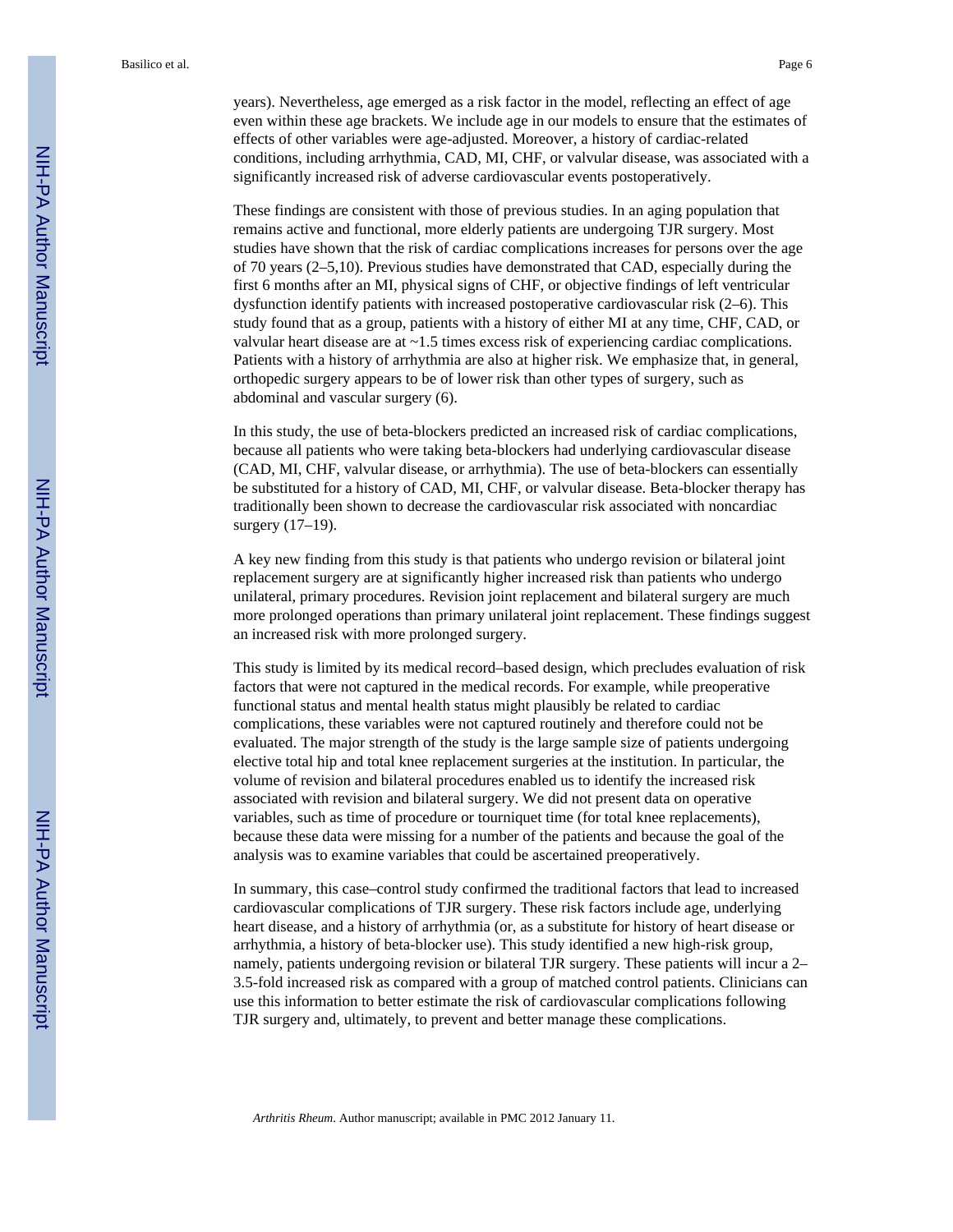#### **Acknowledgments**

Supported by the New England Baptist Hospital and by the NIH (grants K24-AR-02123 and P60-AR-47782).

### **REFERENCES**

- 1. Eagle KA, Berger PB, Calkins H, Chaitman BR, Ewy GA, Fleischmann KE, et al. ACC/AHA guideline update for perioperative cardiovascular evaluation for noncardiac surgery—executive summary: a report of the American College of Cardiology/American Heart Association Task Force on Practice Guidelines (Committee to Update the 1996 Guidelines on Perioperative Cardiovascular Evaluation for Noncardiac Surgery) [published erratum appears in J Am Coll Cardiol 2006;47:2356]. J Am Coll Cardiol. 2002; 39:542–553. [PubMed: 11823097]
- 2. Goldman L, Caldera DL, Nussbaum SR, Southwick FS, Krogstad D, Murray B, et al. Multifactorial index of cardiac risk in noncardiac surgical procedures. N Engl J Med. 1977; 297:845–850. [PubMed: 904659]
- 3. Desky AS, Abrams HB, Forbath N, Scott JG, Hilliard JR. Cardiac assessment for patients undergoing noncardiac surgery: a multifactorial clinical risk index. Arch Intern Med. 1986; 146:2131–2134. [PubMed: 3778043]
- 4. Goldman L. Multifactorial index of cardiac risk in noncardiac surgery: ten year status report. J Cardiothorac Anesth. 1987; 1:237–244. [PubMed: 2980950]
- 5. Mangano DT, Goldman L. Preoperative assessment of patients with known or suspected coronary disease. N Engl J Med. 1995; 333:1750–1756. [PubMed: 7491140]
- 6. Lee TH, Marcantonio ER, Mangione CM, Thomas EJ, Polanczyk CA, Cook EF, et al. Derivation and prospective validation of a simple index for prediction of cardiac risk of major noncardiac surgery. Circulation. 1999; 100:1043–1049. [PubMed: 10477528]
- 7. Cohn SL, Goldman L. Preoperative risk evaluation and perioperative management of patients with coronary artery disease. Med Clin North Am. 2003; 87:111–136. [PubMed: 12575886]
- 8. Mahomed NN, Barrett JA, Katz JN, Phillips CB, Losina E, Lew RA, et al. Rates and outcomes of primary and revision total hip replacement in the United States Medicare population. J Bone Joint Surg Am. 2003; 85:27–32. [PubMed: 12533568]
- 9. Barrett J, Losina E, Baron JA, Mahomed NN, Wright J, Katz JN. Survival following total hip replacement. J Bone Joint Surg Am. 2005; 87:1965–1971. [PubMed: 16140810]
- 10. Bhattacharyya T, Iorio R, Healy W. Rate of and risk factors for acute inpatient mortality after orthopaedic surgery. J Bone Joint Surg Am. 2002; 84:562–572. [PubMed: 11940616]
- 11. Katz JN, Barrett J, Mahomed NN, Baron JA, Wright RJ, Losina E. Association between hospital and surgeon procedure volume and the outcomes of total knee replacement. J Bone Joint Surg Am. 2004; 86:1909–1916. [PubMed: 15342752]
- 12. Kahn RL, Hargett MJ, Urquhart B, Sharrock NE, Peterson MG. Supraventricular tachyarrhythmias during total joint arthroplasty. Clin Orthop Relat Res. 1993; 296:265–269. [PubMed: 8222436]
- 13. Polanczyk CA, Goldman L, Marcantonio ER, Orav EJ, Lee TH. Supraventricular arrhythmia in patients having noncardiac surgery: clinical correlates and effect on length of stay. Ann Intern Med. 1998; 129:279–285. [PubMed: 9729180]
- 14. Christians KK, Wu B, Quebbeman EJ, Brasel KJ. Postoperative atrial fibrillation in noncardiothoracic surgical patients. Am J Surg. 2001; 182:713–715. [PubMed: 11839344]
- 15. Nazon D, Abergel G, Hatem CM. Critical care in orthopedic and spine surgery. Crit Care Clin. 2003; 19:33–53. [PubMed: 12688576]
- 16. Agency for Healthcare Research and Quality. Healthcare cost and utilization project. 2004. <http://hcupnet.ahrq.gov/>
- 17. Lindenauer PK, Pekow P, Wang K, Mamidi DK, Gutierrez B, Benjamin EM. Perioperative betablocker therapy and mortality after major noncardiac surgery. N Engl J Med. 2005; 353:349–361. [PubMed: 16049209]
- 18. McGory ML, Maggard MA, Ko CY. A meta-analysis of perioperative beta blockade: what is the actual risk reduction? Surgery. 2005; 138:171–179. [PubMed: 16153424]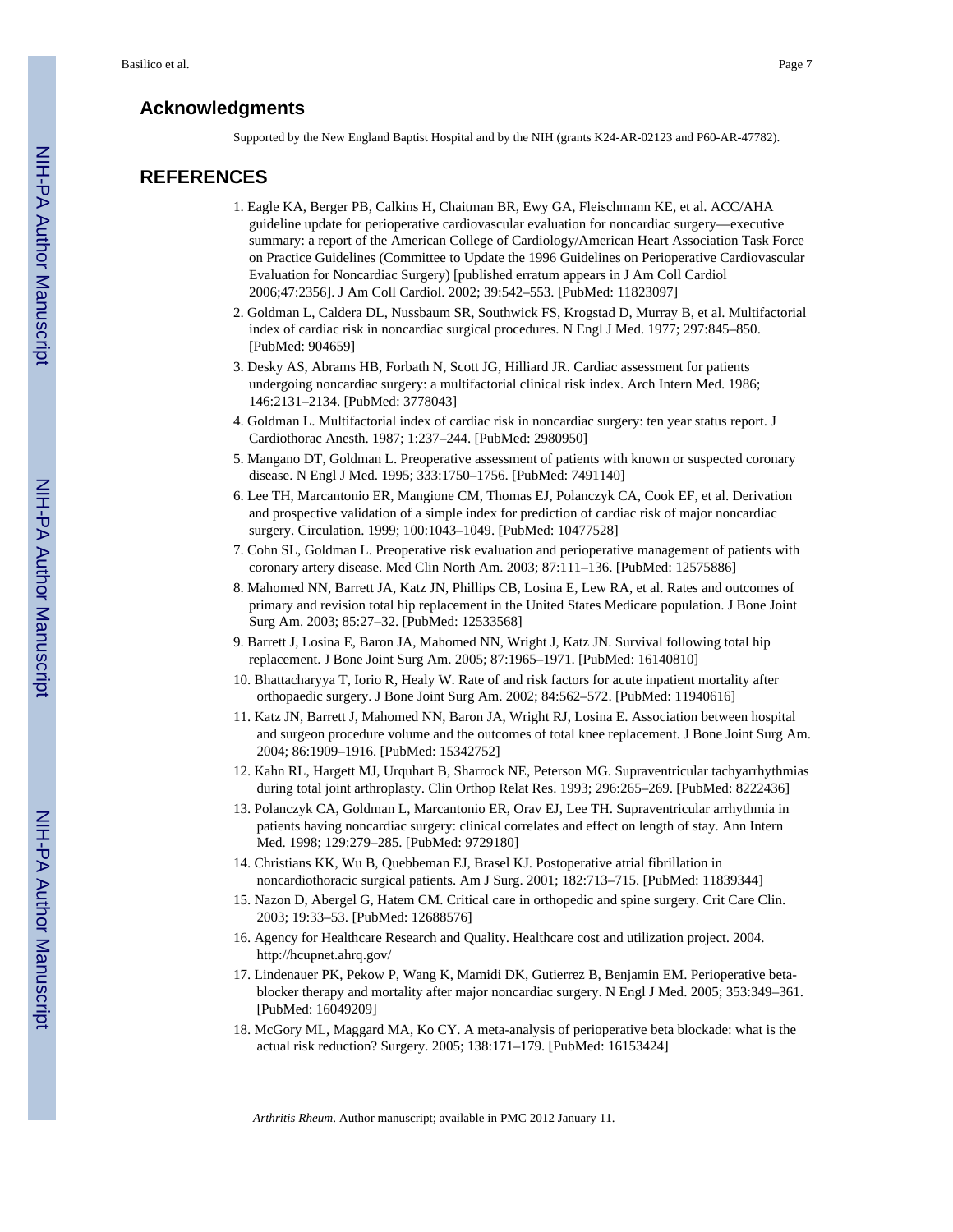19. Mangano DT, Layug EL, Wallace A, Tateo I. for the Multicenter Study of Perioperative Ischemia Research Group. Effect of atenolol on mortality and cardiovascular morbidity after noncardiac surgery [published erratum appears in N Engl J Med 1997;336:1039]. N Engl J Med. 1996; 335:1713–1720. [PubMed: 8929262]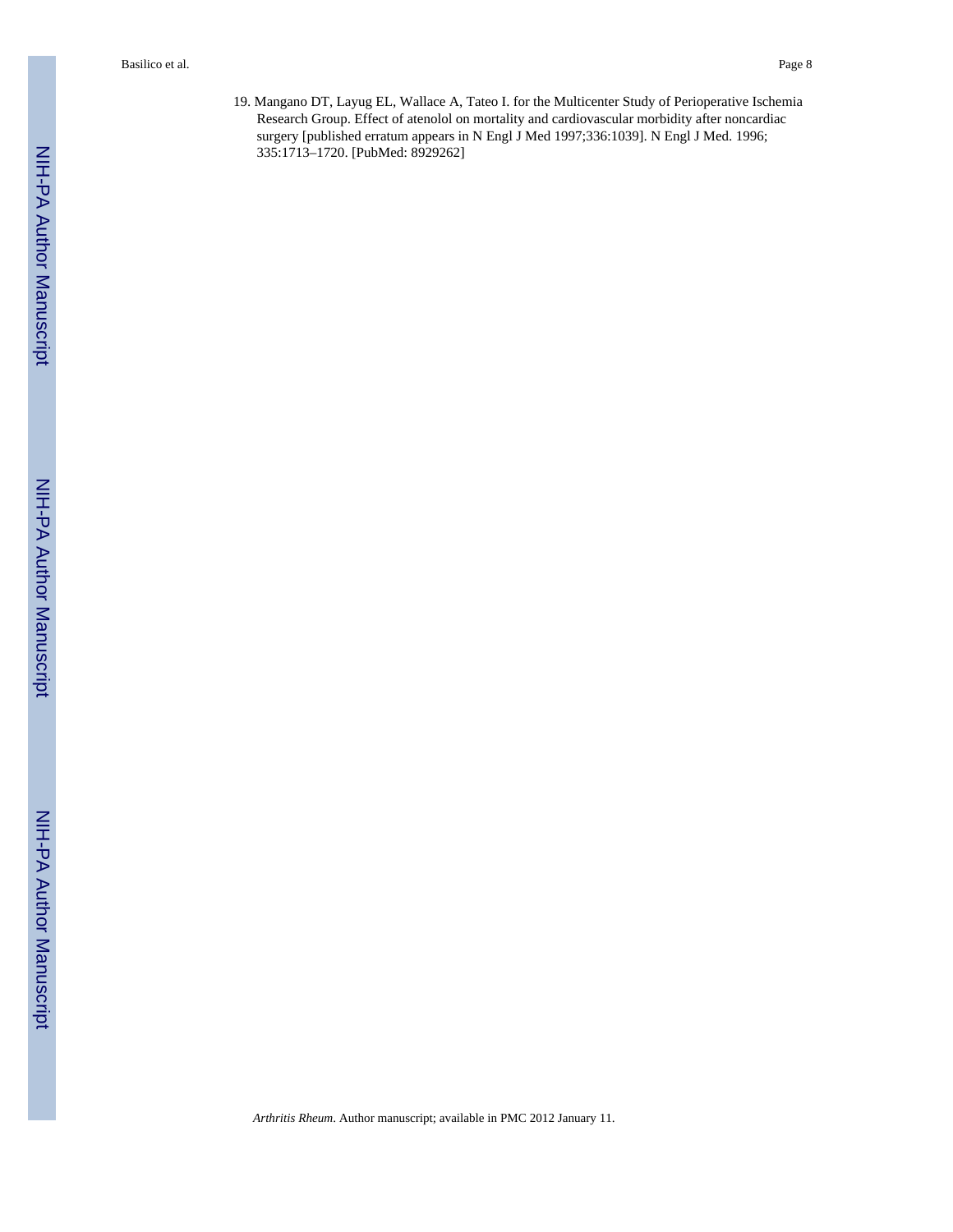Basilico et al. Page 9



#### **Figure 1.**

Flowchart showing the identification of 209 cases of cardiac complications following total joint replacement (TJR) surgery, as well as 209 controls without cardiac complications following TJR surgery who were matched with the cases for age at surgery, surgeon, and year of surgery. TJRs (primary or revision surgery; hip or knee replacement) were performed between November 1, 2001 and March 31, 2004.